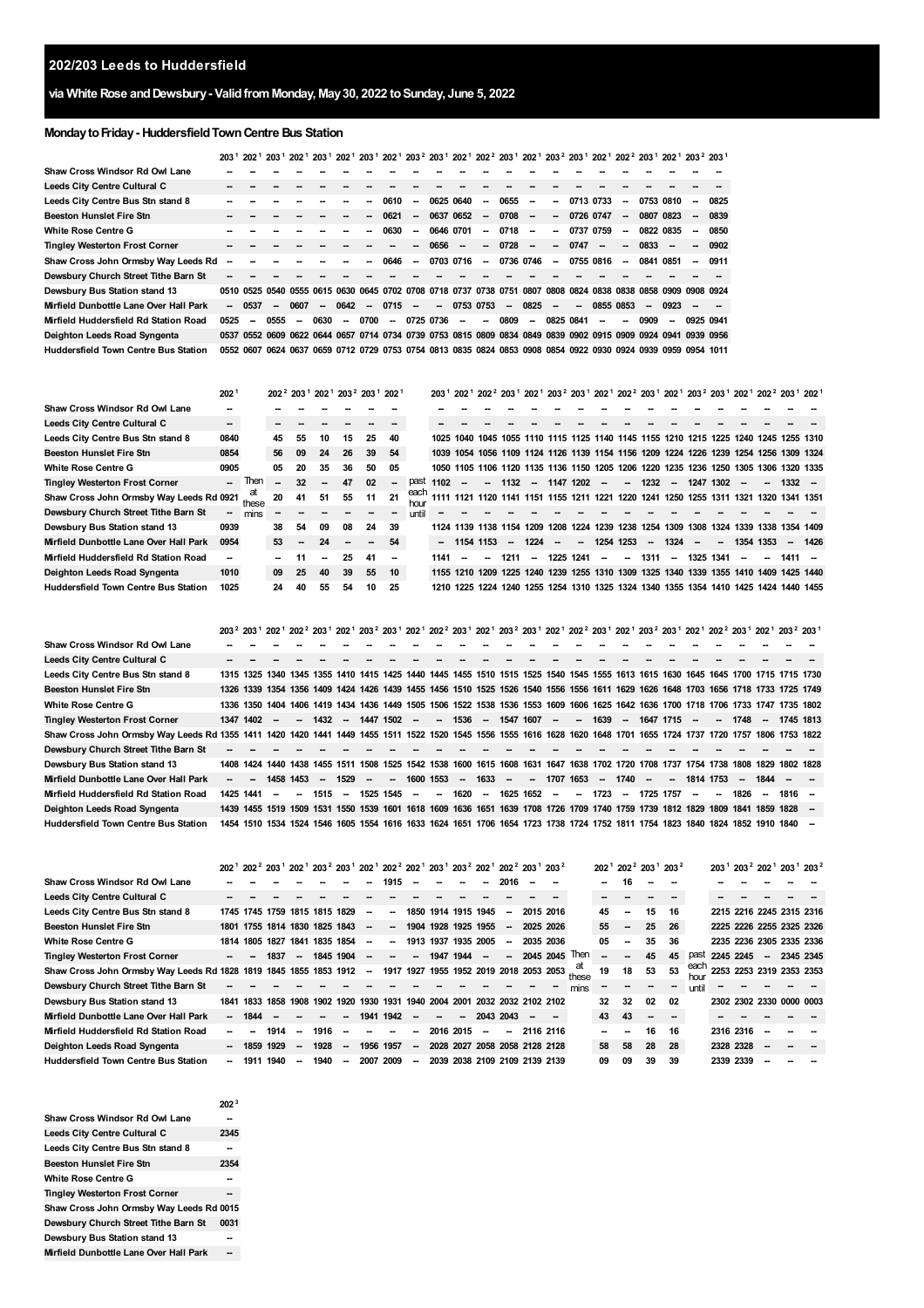<span id="page-1-2"></span><span id="page-1-1"></span>**--**

<span id="page-1-0"></span><sup>1</sup> Doesn't run on Thursdays and Fridays  $^2$  Runs Thursdays and Fridays only  $^3$  Runs Fridays only

# **MondaytoFriday- Leeds CityCentre Bus Stnstand8**

|                                                |    |           |      |                          |                          |                          |                          |                          |                          |                          |                          | 203 <sup>1</sup> 203 <sup>1</sup> 202 <sup>1</sup> 203 <sup>1</sup> 202 <sup>1</sup> 203 <sup>1</sup> 202 <sup>1</sup> 202 <sup>1</sup> 203 <sup>1</sup> 202 <sup>1</sup> 203 <sup>1</sup> 202 <sup>1</sup> 202 <sup>2</sup> 203 <sup>1</sup> 203 <sup>2</sup> 203 <sup>2</sup> 203 <sup>1</sup> 202 <sup>1</sup> 202 <sup>2</sup> 203 <sup>1</sup> 202 <sup>2</sup> |                          |           |                          |        |                          |           |                                    |                          |        |                                    |
|------------------------------------------------|----|-----------|------|--------------------------|--------------------------|--------------------------|--------------------------|--------------------------|--------------------------|--------------------------|--------------------------|----------------------------------------------------------------------------------------------------------------------------------------------------------------------------------------------------------------------------------------------------------------------------------------------------------------------------------------------------------------------|--------------------------|-----------|--------------------------|--------|--------------------------|-----------|------------------------------------|--------------------------|--------|------------------------------------|
| Huddersfield Town Centre Bus Station stand Y - |    |           |      | 0510                     | $\sim$                   | 0542                     | $\sim$                   | 0600 0615 0630           |                          |                          | $\sim$                   | 0645                                                                                                                                                                                                                                                                                                                                                                 | $\overline{\phantom{a}}$ | 0705      | $\sim$                   |        |                          |           |                                    |                          |        | 0720 0740 0800 0800 0820 0830 0840 |
| <b>Bradley Leeds Rd Station Rd</b>             |    |           |      | 0524                     | $\sim$                   | 0556                     | $\overline{\phantom{a}}$ | 0614 0629 0645           |                          |                          |                          | $-0703$                                                                                                                                                                                                                                                                                                                                                              | $\sim$                   | 0723      | $\sim$                   |        |                          |           | 0743 0759 0820 0814 0838 0844 0856 |                          |        |                                    |
| Mirfield Ings Grove Park Huddersfield Road     | -- |           |      | 0537                     | $\overline{\phantom{a}}$ | 0609                     | -                        | $\overline{\phantom{a}}$ | 0645                     | $\overline{\phantom{a}}$ | 0709                     | $\sim$                                                                                                                                                                                                                                                                                                                                                               | --                       | 0739      | $\overline{\phantom{a}}$ | $\sim$ | 0814                     | $\sim$    | -                                  | 0852 0900 -              |        |                                    |
| Mirfield Saville Arms Water Royd Lane          |    | --        | 0515 |                          |                          |                          |                          | $-0625$                  | $\sim$                   | 0656                     |                          | $-0716$                                                                                                                                                                                                                                                                                                                                                              | $\overline{\phantom{a}}$ | $\sim$    | $\overline{\phantom{a}}$ | 0756   | $\sim$                   | 0833 0825 |                                    |                          | $\sim$ | 0907                               |
| Mirfield Dunbottle Lane Flash Ln               |    | --        | 0521 | $\overline{\phantom{a}}$ |                          | $\overline{\phantom{a}}$ | $\sim$                   | 0629                     | $\overline{\phantom{a}}$ | 0700                     | $\sim$                   | 0721                                                                                                                                                                                                                                                                                                                                                                 | $\sim$                   | $\sim$    | --                       | 0801   | $\overline{\phantom{a}}$ |           | 0838 0829                          | $\overline{\phantom{a}}$ | -      | 0912                               |
| Dewsbury Bus Station stand 8                   |    | 0512 0527 |      |                          |                          |                          |                          |                          |                          |                          |                          | 0540 0555 0613 0627 0645 0655 0705 0720 0731 0746 0749 0806 0819 0826 0844 0904 0849 0917 0919 0936                                                                                                                                                                                                                                                                  |                          |           |                          |        |                          |           |                                    |                          |        |                                    |
| Shaw Cross John Ormsby Way Leeds Rd            |    |           |      |                          |                          |                          |                          |                          |                          |                          |                          | 0520 0535 0554 0603 0627 0635 0659 0709 0715 0735 0743 0808 0802 0818 0827 0840 0853 0916 0902 0926 0927 0950                                                                                                                                                                                                                                                        |                          |           |                          |        |                          |           |                                    |                          |        |                                    |
| Shaw Cross Windsor Rd Owl Lane                 |    |           |      |                          |                          |                          |                          |                          |                          |                          |                          |                                                                                                                                                                                                                                                                                                                                                                      |                          |           |                          |        |                          |           |                                    |                          |        |                                    |
| <b>Tingley Roundabout</b>                      |    |           | 0600 | $\overline{\phantom{a}}$ | 0633                     | $\sim$                   |                          | 0705 0717                | $\overline{\phantom{a}}$ | 0745                     | $\overline{\phantom{a}}$ | 0816 0808                                                                                                                                                                                                                                                                                                                                                            |                          | $\sim$    | --                       | 0848   | $\sim$                   |           | 0923 0908                          | $\overline{\phantom{a}}$ |        | 0957                               |
| <b>Tingley Westerton Frost Corner</b>          |    | 0527 0542 | --   | 0610                     | $\overline{\phantom{a}}$ | 0642                     | $\overline{\phantom{a}}$ | $\overline{\phantom{a}}$ | 0723                     | $\overline{\phantom{a}}$ | $0752 -$                 |                                                                                                                                                                                                                                                                                                                                                                      | $\overline{\phantom{a}}$ | 0827 0835 |                          | $\sim$ | 0902                     | $\sim$    | -                                  | $09350935 -$             |        |                                    |
| <b>White Rose Centre B</b>                     |    |           |      |                          |                          |                          |                          |                          |                          |                          |                          | 0538 0553 0608 0621 0641 0653 0713 0726 0737 0756 0810 0826 0816 0840 0846 0858 0915 0932 0916 0948 0946 1006                                                                                                                                                                                                                                                        |                          |           |                          |        |                          |           |                                    |                          |        |                                    |
| Beeston Hill Hunslet Hall Road                 |    |           |      |                          |                          |                          |                          |                          |                          |                          |                          | 0547 0602 0617 0630 0650 0702 0723 0736 0747 0808 0823 0840 0823 0852 0853 0909 0924 0941 0923 0957 0953 1015                                                                                                                                                                                                                                                        |                          |           |                          |        |                          |           |                                    |                          |        |                                    |
| Leeds City Centre Cultural C                   |    |           |      |                          |                          |                          |                          |                          |                          |                          |                          |                                                                                                                                                                                                                                                                                                                                                                      |                          |           |                          |        |                          |           |                                    |                          |        |                                    |
| Leeds City Centre Bus Stn stand 8              |    |           |      |                          |                          |                          |                          |                          |                          |                          |                          | 0603 0618 0633 0646 0706 0718 0743 0800 0811 0828 0843 0900 0840 0912 0910 0925 0940 0957 0940 1013 1010 1031                                                                                                                                                                                                                                                        |                          |           |                          |        |                          |           |                                    |                          |        |                                    |

|                                                         | 2031        |       |        |    |                          |        | 202 <sup>2</sup> 202 <sup>1</sup> 203 <sup>1</sup> 203 <sup>2</sup> 202 <sup>1</sup> 203 <sup>1</sup> |        |       |      |                |      |      |                          |                          |                                                                                 |                          |                          |      |                          |                          |        |                          |                |  |
|---------------------------------------------------------|-------------|-------|--------|----|--------------------------|--------|-------------------------------------------------------------------------------------------------------|--------|-------|------|----------------|------|------|--------------------------|--------------------------|---------------------------------------------------------------------------------|--------------------------|--------------------------|------|--------------------------|--------------------------|--------|--------------------------|----------------|--|
| <b>Huddersfield Town Centre Bus Station stand Y0900</b> |             |       | 00     | 15 | 30                       | 30     | 45                                                                                                    | 00     |       |      |                |      |      |                          |                          | 1145 1200 1200 1215 1230 1230 1245 1300 1300 1315 1330 1330 1345 1400 1400 1415 |                          |                          |      |                          |                          |        |                          |                |  |
| <b>Bradley Leeds Rd Station Rd</b>                      | 0914        |       | 14     | 29 | 44                       | 44     | 59                                                                                                    | 14     |       |      |                |      |      |                          |                          | 1159 1214 1214 1231 1246 1244 1301 1316 1314 1331 1346 1344 1402 1419 1414 1434 |                          |                          |      |                          |                          |        |                          |                |  |
| Mirfield Ings Grove Park Huddersfield Road              | 0930        |       |        |    | 00                       | 00     | --                                                                                                    | 30     |       |      | 1230           |      |      |                          | 1301 1300                | $\overline{\phantom{a}}$                                                        | 1331                     | $\overline{\phantom{a}}$ | --   | 1401                     | 1400                     | $\sim$ | 1434                     |                |  |
| Mirfield Saville Arms Water Royd Lane                   | $\sim$      |       | 25     | 40 | $\overline{\phantom{a}}$ | $\sim$ | 10                                                                                                    | $\sim$ |       | 1210 | --             | 1225 | 1242 | $\overline{\phantom{a}}$ | -                        | 1312                                                                            | $\overline{\phantom{a}}$ | 1325                     | 1342 | --                       | --                       | 1413   | $\overline{\phantom{a}}$ | 1425 1445      |  |
| Mirfield Dunbottle Lane Flash Ln                        |             |       | 29     | 44 | --                       | --     | 14                                                                                                    |        |       | 1214 | --             | 1229 | 1246 | $\overline{\phantom{a}}$ | $\overline{\phantom{a}}$ | 1316                                                                            | $\sim$                   | 1329                     | 1346 | $\overline{\phantom{a}}$ | --                       | 1417   | $\overline{\phantom{a}}$ | 1429 1449      |  |
| Dewsbury Bus Station stand 8                            | $0950$ Then |       | 49     | 05 | 20                       | 19     | 35                                                                                                    | 50     | past  | 1235 | 1250 1249 1305 |      |      |                          |                          | 1320 1319 1335 1350 1349 1406 1421 1419 1436 1452 1449 1511                     |                          |                          |      |                          |                          |        |                          |                |  |
| Shaw Cross John Ormsby Way Leeds Rd                     | 0959        | at    | 02     | 20 | 29                       | 27     | 50                                                                                                    | 59     | each  | 1250 |                |      |      |                          |                          | 1259 1302 1320 1329 1327 1350 1359 1402 1420 1429 1427 1450 1501 1502 1524      |                          |                          |      |                          |                          |        |                          |                |  |
| <b>Shaw Cross Windsor Rd Owl Lane</b>                   |             | these |        |    |                          |        |                                                                                                       |        | hour  |      |                |      |      |                          |                          |                                                                                 |                          |                          |      |                          |                          |        |                          |                |  |
| <b>Tingley Roundabout</b>                               |             | mins  | 08     | 27 |                          |        | 57                                                                                                    |        | until | 1257 | --             | 1308 | 1327 |                          |                          | 1357                                                                            |                          | 1408                     | 1427 |                          | $\overline{\phantom{a}}$ | 1457   | $\sim$                   | 1508 1533      |  |
| <b>Tingley Westerton Frost Corner</b>                   | 1008        |       | $\sim$ |    | 38                       | 35     | $\overline{\phantom{a}}$                                                                              | 08     |       |      | 1308           | --   |      |                          | 1338 1335                | $\overline{\phantom{a}}$                                                        | 1408                     | $\overline{\phantom{a}}$ | --   |                          | 1438 1435                |        | 1510                     |                |  |
| <b>White Rose Centre B</b>                              | 1021        |       | 16     | 36 | -51                      | 46     | 06                                                                                                    | -21    |       | 1306 | 1321           |      |      |                          |                          | 1316 1336 1351 1346 1406 1421 1416 1436 1451 1446 1506                          |                          |                          |      |                          |                          |        |                          | 1523 1516 1544 |  |
| Beeston Hill Hunslet Hall Road                          | 1030        |       | 23     | 45 | 00                       | 53     | 15                                                                                                    | 30     |       |      |                |      |      |                          |                          | 1315 1330 1323 1345 1400 1353 1415 1430 1423 1445 1500 1453 1515 1532 1523 1553 |                          |                          |      |                          |                          |        |                          |                |  |
| Leeds City Centre Cultural C                            |             |       |        |    |                          |        |                                                                                                       |        |       |      |                |      |      |                          |                          |                                                                                 |                          |                          |      |                          |                          |        |                          |                |  |
| Leeds City Centre Bus Stn stand 8                       | 1046        |       | 40     | 01 | 16                       | 10     | 31                                                                                                    | 46     |       | 1331 | 1346           | 1340 | 1401 | 1416                     |                          | 1410 1431 1446                                                                  |                          | 1440 1501                |      |                          | 1516 1510 1531           |        | 1548                     | 1540 1609      |  |

|                                                                                                                                                                          |           |                          |                          |           |                          |                          |                                                                            |        |                          |                          |        |               |                          |                          |        |                          |                          |                          |                                                                                                          |        |                          | 203 <sup>1</sup> 203 <sup>2</sup> 202 <sup>1</sup> 203 <sup>1</sup> 202 <sup>2</sup> 202 <sup>1</sup> 203 <sup>1</sup> 203 <sup>2</sup> 202 <sup>1</sup> 203 <sup>1</sup> 202 <sup>2</sup> 202 <sup>1</sup> 203 <sup>1</sup> 203 <sup>2</sup> 202 <sup>1</sup> 202 <sup>2</sup> 203 <sup>1</sup> 202 <sup>2</sup> 203 <sup>1</sup> 202 <sup>1</sup> 203 <sup>1</sup> 202 <sup>2</sup> 202 <sup>1</sup> 203 <sup>1</sup> |                                                                                                                              |
|--------------------------------------------------------------------------------------------------------------------------------------------------------------------------|-----------|--------------------------|--------------------------|-----------|--------------------------|--------------------------|----------------------------------------------------------------------------|--------|--------------------------|--------------------------|--------|---------------|--------------------------|--------------------------|--------|--------------------------|--------------------------|--------------------------|----------------------------------------------------------------------------------------------------------|--------|--------------------------|-------------------------------------------------------------------------------------------------------------------------------------------------------------------------------------------------------------------------------------------------------------------------------------------------------------------------------------------------------------------------------------------------------------------------|------------------------------------------------------------------------------------------------------------------------------|
| Huddersfield Town Centre Bus Station stand Y1430 1430 1445 1500 1500 1515 1530 1530 1545 1600 1600 1615 1630 1630 1648 1700 1703 1718 1730 1733 1748 1808 1815 1828 1845 |           |                          |                          |           |                          |                          |                                                                            |        |                          |                          |        |               |                          |                          |        |                          |                          |                          |                                                                                                          |        |                          |                                                                                                                                                                                                                                                                                                                                                                                                                         |                                                                                                                              |
| <b>Bradley Leeds Rd Station Rd</b>                                                                                                                                       |           |                          |                          |           |                          |                          |                                                                            |        |                          |                          |        |               |                          |                          |        |                          |                          |                          |                                                                                                          |        |                          | 1448 1444 1503 1518 1514 1533 1548 1544 1603 1618 1614 1633 1651 1644 1711 1714 1726 1741 1744 1754 1806 1825 1828 1843 1858                                                                                                                                                                                                                                                                                            |                                                                                                                              |
| Mirfield Ings Grove Park Huddersfield Road                                                                                                                               | 1503 1500 | $\sim$                   | 1534                     | --        | 1603                     | 1600                     | $\overline{\phantom{a}}$                                                   | 1633   | $\overline{\phantom{a}}$ | $\overline{\phantom{a}}$ |        | 1706 1700     | $\overline{\phantom{a}}$ | --                       | 1741   | $\overline{\phantom{a}}$ |                          | 1800 1809                | $\overline{\phantom{a}}$                                                                                 | 1840   | $\overline{\phantom{a}}$ | -                                                                                                                                                                                                                                                                                                                                                                                                                       | 1910                                                                                                                         |
| Mirfield Saville Arms Water Royd Lane                                                                                                                                    |           | 1517                     | $\overline{\phantom{a}}$ | 1525 1545 | $\sim$                   | $\overline{\phantom{a}}$ | 1615                                                                       | $\sim$ |                          | 1625 1645 -              |        | $\sim$        |                          | 1723 1725 -- 1753        |        |                          | $\overline{\phantom{a}}$ | $\sim$                   | 1817 –                                                                                                   |        |                          | 1838 1853 –                                                                                                                                                                                                                                                                                                                                                                                                             |                                                                                                                              |
| Mirfield Dunbottle Lane Flash Ln                                                                                                                                         |           | 1522                     | $\overline{\phantom{a}}$ | 1529 1550 | $\overline{\phantom{a}}$ | $\overline{\phantom{a}}$ | 1620                                                                       | $\sim$ |                          | 1629 1650 -              |        | $\sim$        |                          | 1728 1729                | $\sim$ | 1758                     | -                        | $\overline{\phantom{a}}$ | 1821                                                                                                     | $\sim$ |                          | 1842 1857 –                                                                                                                                                                                                                                                                                                                                                                                                             |                                                                                                                              |
| Dewsbury Bus Station stand 8                                                                                                                                             |           |                          |                          |           |                          |                          |                                                                            |        |                          |                          |        |               |                          |                          |        |                          |                          |                          |                                                                                                          |        |                          |                                                                                                                                                                                                                                                                                                                                                                                                                         | 1527 1519 1543 1558 1549 1610 1625 1619 1640 1655 1649 1710 1726 1719 1748 1749 1803 1812 1819 1828 1840 1854 1855 1910 1925 |
| Shaw Cross John Ormsby Way Leeds Rd                                                                                                                                      |           |                          |                          |           |                          |                          |                                                                            |        |                          |                          |        |               |                          |                          |        |                          |                          |                          | 1536 1527 1557 1606 1602 1625 1634 1627 1655 1704 1702 1726 1735 1727 1803 1802 1810 1827 1827 1835 1855 | $\sim$ | 1907                     | $\sim$                                                                                                                                                                                                                                                                                                                                                                                                                  | 1933                                                                                                                         |
| <b>Shaw Cross Windsor Rd Owl Lane</b>                                                                                                                                    |           |                          |                          |           |                          |                          |                                                                            |        |                          |                          |        |               |                          | 1804                     |        |                          |                          |                          |                                                                                                          |        | 1909                     |                                                                                                                                                                                                                                                                                                                                                                                                                         |                                                                                                                              |
| <b>Tingley Roundabout</b>                                                                                                                                                |           | 1605                     | $\sim$                   | 1608 1632 | $\sim$                   | $\sim$                   | 1702                                                                       | $\sim$ |                          | 1708 1733                | $\sim$ | $\sim$        | 1809                     | $\sim$                   | $\sim$ |                          | --                       | $\sim$                   | 1902                                                                                                     |        |                          |                                                                                                                                                                                                                                                                                                                                                                                                                         |                                                                                                                              |
| <b>Tingley Westerton Frost Corner</b>                                                                                                                                    | 1545 1535 | $\overline{\phantom{a}}$ | 1615                     | $\sim$    |                          |                          | 1643 1635 - 1713                                                           |        | $\overline{\phantom{a}}$ |                          |        | $- 1743$ 1735 | $\sim$                   | $\overline{\phantom{a}}$ | 1818   | $\sim$                   |                          | 1835 1843                | $\overline{\phantom{a}}$                                                                                 |        |                          |                                                                                                                                                                                                                                                                                                                                                                                                                         | 1940                                                                                                                         |
| <b>White Rose Centre B</b>                                                                                                                                               |           |                          |                          |           |                          |                          | 1556 1546 1614 1626 1616 1642 1657 1645 1712 1727 1715 1742 1757 1745 1817 |        |                          |                          |        |               |                          | $\sim$                   | 1829   | $\sim$                   |                          |                          | 1845 1856 1911                                                                                           |        |                          | --                                                                                                                                                                                                                                                                                                                                                                                                                      | 1949                                                                                                                         |
| Beeston Hill Hunslet Hall Road                                                                                                                                           |           |                          |                          |           |                          |                          | 1605 1553 1623 1635 1623 1651 1706 1652 1721 1736 1722 1751 1806 1752 1826 |        |                          |                          |        |               |                          | $\sim$                   | 1838   | $\sim$                   |                          |                          | 1852 1903 1918                                                                                           |        |                          |                                                                                                                                                                                                                                                                                                                                                                                                                         | 1956                                                                                                                         |
| Leeds City Centre Cultural C                                                                                                                                             |           |                          |                          |           |                          |                          |                                                                            |        |                          |                          |        |               |                          |                          |        |                          |                          |                          |                                                                                                          |        |                          |                                                                                                                                                                                                                                                                                                                                                                                                                         |                                                                                                                              |
| Leeds City Centre Bus Stn stand 8                                                                                                                                        |           |                          |                          |           |                          |                          | 1621 1610 1639 1653 1640 1709 1724 1709 1739 1754 1739 1809 1824 1809 1844 |        |                          |                          |        |               |                          | $\overline{\phantom{a}}$ | 1854   | $\sim$                   |                          |                          | 1909 1920 1935                                                                                           |        |                          | -                                                                                                                                                                                                                                                                                                                                                                                                                       | 2009                                                                                                                         |

|                                                  |        |                          |                          |                          |                          |                          |                          |                          |                          |                |                          |                                                                            |                          |           |                          |                          |                          |                          |                          |                          | 203 <sup>2</sup> 202 <sup>1</sup> 202 <sup>1</sup> 202 <sup>2</sup> 203 <sup>1</sup> 203 <sup>2</sup> 202 <sup>1</sup> 202 <sup>2</sup> 203 <sup>1</sup> 203 <sup>2</sup> 202 <sup>1</sup> 202 <sup>2</sup> 203 <sup>1</sup> 203 <sup>2</sup> 202 <sup>3</sup> 202 <sup>4</sup> 202 <sup>2</sup> 203 <sup>3</sup> 203 <sup>2</sup> 203 <sup>4</sup> 202 <sup>1</sup> |  |
|--------------------------------------------------|--------|--------------------------|--------------------------|--------------------------|--------------------------|--------------------------|--------------------------|--------------------------|--------------------------|----------------|--------------------------|----------------------------------------------------------------------------|--------------------------|-----------|--------------------------|--------------------------|--------------------------|--------------------------|--------------------------|--------------------------|----------------------------------------------------------------------------------------------------------------------------------------------------------------------------------------------------------------------------------------------------------------------------------------------------------------------------------------------------------------------|--|
| Huddersfield Town Centre Bus Station stand Y1845 |        |                          |                          |                          |                          |                          |                          |                          |                          |                |                          |                                                                            |                          |           |                          |                          |                          |                          |                          |                          | 1900 1915 1916 1945 1945 2014 2016 2044 2045 2114 2115 2144 2145 2214 2214 2215 2244 2245 2246 2314 2315                                                                                                                                                                                                                                                             |  |
| <b>Bradley Leeds Rd Station Rd</b>               |        |                          |                          |                          |                          |                          |                          |                          |                          |                |                          |                                                                            |                          |           |                          |                          |                          |                          |                          |                          | 1858 1913 1928 1929 1958 1958 2027 2029 2057 2058 2127 2128 2157 2158 2227 2227 2228 2257 2258 2259 2327 2328                                                                                                                                                                                                                                                        |  |
| Mirfield Ings Grove Park Huddersfield Road       | 1910   | --                       | $\overline{\phantom{a}}$ | $\overline{\phantom{a}}$ |                          | 2010 2010                | $\overline{\phantom{a}}$ | $\sim$                   | 2109 2110                |                | $\overline{\phantom{a}}$ | $\sim$                                                                     | 2209 2210                |           | --                       | $\overline{\phantom{a}}$ | --                       |                          |                          | 2309 2310 2311           |                                                                                                                                                                                                                                                                                                                                                                      |  |
| Mirfield Saville Arms Water Royd Lane            | $\sim$ |                          | 1923 1938 1939           |                          | $\overline{\phantom{a}}$ | $\overline{\phantom{a}}$ |                          | 2037 2039                | $\overline{\phantom{a}}$ |                |                          | $-21372138$                                                                | $\overline{\phantom{a}}$ |           |                          |                          | $-223722372238$          |                          |                          | $\sim$                   | 2337 2338                                                                                                                                                                                                                                                                                                                                                            |  |
| Mirfield Dunbottle Lane Flash Ln                 | --     | 1927                     |                          | 1942 1943                | $\overline{\phantom{a}}$ | $\sim$                   |                          | 2041 2043                | $\overline{\phantom{a}}$ |                |                          | $-21412142 -$                                                              |                          |           |                          |                          | $-224122412242$          | $\overline{\phantom{a}}$ |                          | $\overline{\phantom{a}}$ | 2341 2342                                                                                                                                                                                                                                                                                                                                                            |  |
| Dewsbury Bus Station stand 8                     | 1925   |                          |                          |                          |                          |                          |                          |                          |                          |                |                          |                                                                            |                          |           |                          |                          |                          |                          |                          |                          |                                                                                                                                                                                                                                                                                                                                                                      |  |
| Shaw Cross John Ormsby Way Leeds Rd              | 1933   | $\overline{\phantom{a}}$ |                          |                          |                          |                          |                          |                          |                          |                |                          | 2008 2009 2033 2033 2107 2109 2132 2133 2207 2208 2232 2233 2307 2307 2308 |                          |           |                          |                          |                          | $\overline{\phantom{a}}$ | $\overline{\phantom{a}}$ | $2334 -$                 |                                                                                                                                                                                                                                                                                                                                                                      |  |
| <b>Shaw Cross Windsor Rd Owl Lane</b>            |        |                          |                          | 2011                     |                          | $\overline{\phantom{a}}$ | $\overline{\phantom{a}}$ | 2111                     | $\overline{\phantom{a}}$ |                | $\sim$                   | 2210                                                                       | $\overline{\phantom{a}}$ |           | --                       |                          | $-2310$                  | $\overline{\phantom{a}}$ |                          |                          |                                                                                                                                                                                                                                                                                                                                                                      |  |
| <b>Tingley Roundabout</b>                        |        | -                        | 2013                     | $\overline{\phantom{a}}$ | $\overline{\phantom{a}}$ | $\overline{\phantom{a}}$ | 2112                     | $\overline{\phantom{a}}$ | $\sim$ 100 $\mu$         | $\sim$         | 2212                     | $\sim$                                                                     | $\sim$                   | $\sim$    |                          |                          | 2313 2312 2315           | $\overline{\phantom{a}}$ |                          |                          |                                                                                                                                                                                                                                                                                                                                                                      |  |
| <b>Tingley Westerton Frost Corner</b>            | 1941   | $\overline{\phantom{a}}$ |                          | $\overline{\phantom{a}}$ |                          | 2040 2041                | $\overline{\phantom{a}}$ | $\sim$                   | 2139 2141                |                | $\sim$                   | $\sim$                                                                     | 2239 2241                |           | $\overline{\phantom{a}}$ | --                       |                          |                          |                          | $-2341 -$                |                                                                                                                                                                                                                                                                                                                                                                      |  |
| <b>White Rose Centre B</b>                       | 1951   | $\sim$                   | 2019                     | $\sim$                   |                          | 2049 2051 2118           |                          | $\sim$                   |                          |                |                          | 2148 2151 2218 -- 2248 2250                                                |                          |           | $\overline{\phantom{a}}$ | 2318                     | $\overline{\phantom{a}}$ | $\overline{\phantom{a}}$ | $\sim$                   | 2350                     |                                                                                                                                                                                                                                                                                                                                                                      |  |
| Beeston Hill Hunslet Hall Road                   | 1958   | $\overline{\phantom{a}}$ | 2026                     | $\overline{\phantom{a}}$ |                          | 2056 2058 2125           |                          | $\sim$                   | 2155 2158 2225           |                |                          |                                                                            | $-22552257$              |           | $\overline{\phantom{a}}$ | 2325                     | $\overline{\phantom{a}}$ | $\overline{\phantom{a}}$ | $\sim$                   | 2357                     |                                                                                                                                                                                                                                                                                                                                                                      |  |
| Leeds City Centre Cultural C                     |        |                          |                          |                          |                          |                          |                          |                          |                          |                |                          |                                                                            |                          |           | --                       | 2338                     | --                       | --                       | $\overline{\phantom{a}}$ | 0010                     |                                                                                                                                                                                                                                                                                                                                                                      |  |
| Leeds City Centre Bus Stn stand 8                | 2011   | $\overline{\phantom{a}}$ | 2039                     | -                        |                          | 2109 2111 2138           |                          | $\overline{\phantom{a}}$ |                          | 2208 2211 2238 |                          | $\sim$                                                                     |                          | 2308 2310 | --                       |                          |                          |                          |                          |                          |                                                                                                                                                                                                                                                                                                                                                                      |  |

<span id="page-1-3"></span> $^1$  Doesn't run on Thursdays and Fridays  $^2$  Runs Thursdays and Fridays only  $^3$  Doesn't run on Fridays  $^4$  Runs Fridays only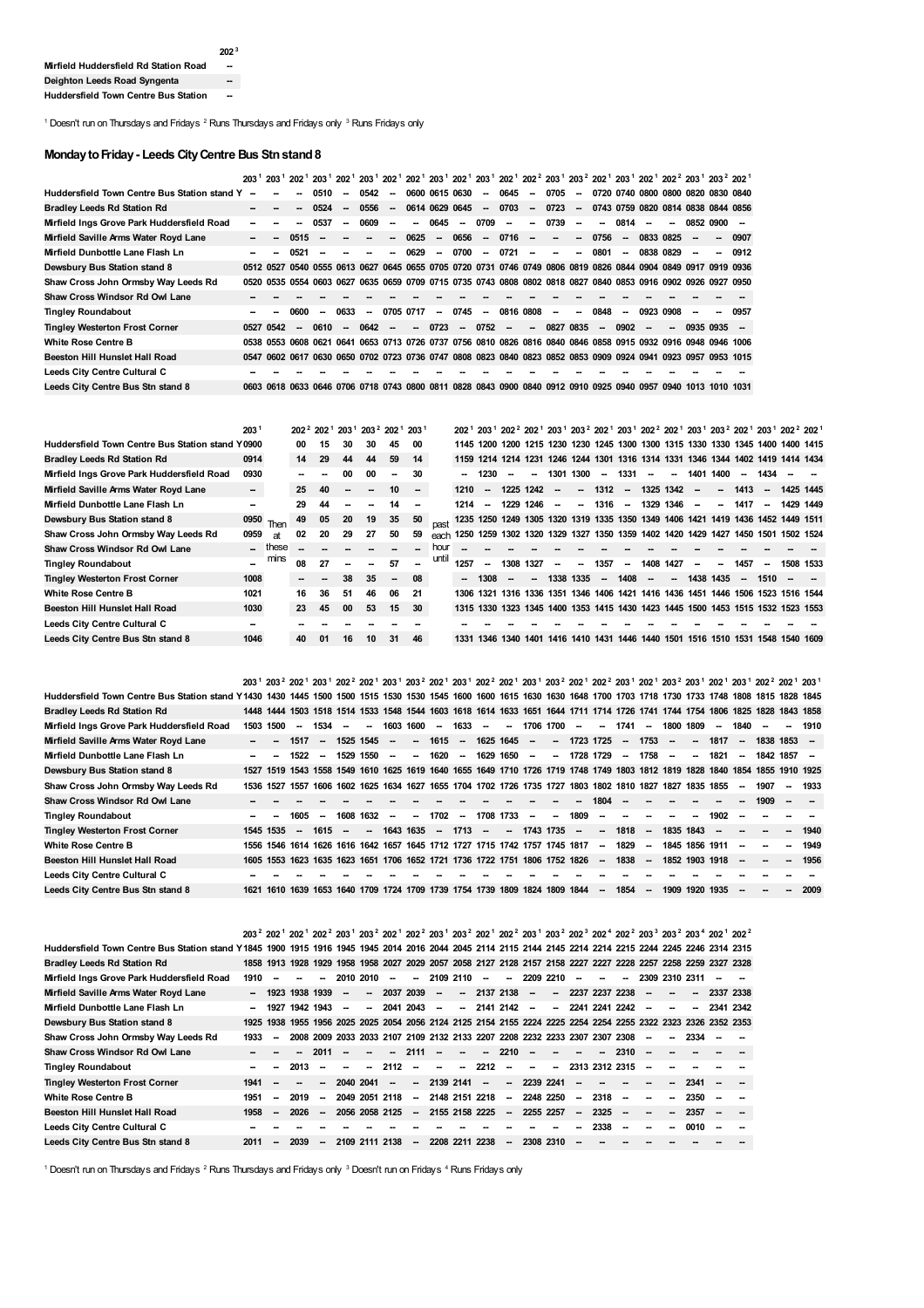# **Saturday- DewsburyChurchStreet Tithe BarnSt**

|                                             | 202  | 203                      | 202                      | 203                           | 202                      | 203                      |                                    | 202 203                  |        |       |                          | 202 203 202    |                          |                     | 203 | 202                      |       | 203                      | 202                      | 203                                | 202    | 203      | 202 203  |                                    |
|---------------------------------------------|------|--------------------------|--------------------------|-------------------------------|--------------------------|--------------------------|------------------------------------|--------------------------|--------|-------|--------------------------|----------------|--------------------------|---------------------|-----|--------------------------|-------|--------------------------|--------------------------|------------------------------------|--------|----------|----------|------------------------------------|
| Leeds City Centre Bus Stn stand 8           |      |                          | -                        | 0615 0645 0715                |                          |                          |                                    | 45                       | 15     |       |                          | 0945 1015 1045 |                          |                     | 15  | 45                       |       |                          |                          | 1615 1645 1715 1745 1815 1845 1915 |        |          |          |                                    |
| <b>Tingley Westerton Frost Corner</b>       |      |                          | -                        | 0647                          | $\sim$                   | 0747                     |                                    | $\overline{\phantom{a}}$ | 47     |       |                          | $- 1047$       | $\overline{\phantom{a}}$ |                     | 47  | $\overline{\phantom{a}}$ |       | 1647                     | $\overline{\phantom{a}}$ | 1745                               | $\sim$ | $1845 -$ |          | 1944                               |
| <b>White Rose Centre G</b>                  |      |                          | -                        | 0636 0705 0736                |                          |                          |                                    | 05                       | 36     |       |                          | 1005 1036 1106 |                          |                     | 36  | 06                       |       |                          |                          | 1636 1706 1735 1805 1835 1905 1935 |        |          |          |                                    |
| Shaw Cross John Ormsby Way Leeds Rd         |      | --                       | -                        | 0655 0720 0755                |                          |                          |                                    | 20                       | 55     |       |                          | 1020 1055 1120 |                          |                     | 55  | 20                       |       |                          |                          |                                    |        |          |          | 1655 1720 1753 1819 1853 1919 1952 |
| Dewsbury Bus Station stand 13               |      |                          |                          |                               |                          |                          | 0538 0608 0638 0708 0738 0808 Then | 38                       | 08     |       |                          |                | 1038 1108 1138           | Then                | 08  | 38                       |       |                          |                          | 1708 1738 1802 1833 1902 1933 2001 |        |          |          |                                    |
| Mirfield Huddersfield Rd Station Road       |      | $-0625$                  | $\overline{\phantom{a}}$ | 0725                          | $\overline{\phantom{a}}$ | 0825                     | яt                                 | $\overline{\phantom{a}}$ | 25     | each  | $\overline{\phantom{a}}$ | 1125           | $\overline{\phantom{a}}$ | <b>at</b>           | 25  | $\overline{\phantom{a}}$ | each  | 1725                     |                          | $- 1816$                           |        | - 1916   |          | $-2015$                            |
| Mirfield Dunbottle Lane Over Hall Park      | 0553 | $\overline{\phantom{a}}$ | 0653                     | $\sim$                        | 0753                     | $\overline{\phantom{a}}$ | these                              | 53                       | $\sim$ | hour  | 1053                     | $\sim$         |                          | $1153$ these        | --  | 53                       | hour  | $\overline{\phantom{a}}$ | 1753                     | $\sim$                             | 1844   | $\sim$   | $1944 -$ |                                    |
| Deighton Leeds Road Syngenta                |      |                          |                          | 0609 0639 0709 0739 0809 0839 |                          |                          | mins                               | 09                       | 39     | until |                          |                |                          | 1109 1139 1209 mins | 39  | 09                       | until |                          |                          | 1739 1809 1828 1859 1928 1959 2027 |        |          |          |                                    |
| <b>Huddersfield Town Centre Bus Station</b> |      |                          |                          | 0624 0654 0724 0754 0824 0854 |                          |                          |                                    | 24                       | 54     |       |                          | 1124 1154 1224 |                          |                     | 54  | 24                       |       |                          |                          | 1754 1824 1840 1911 1940 2011 2038 |        |          |          |                                    |
| <b>Leeds City Centre Cultural C</b>         |      |                          |                          |                               |                          |                          |                                    |                          |        |       |                          |                |                          |                     |     |                          |       |                          |                          |                                    |        |          |          |                                    |
| <b>Beeston Hunslet Fire Stn</b>             |      |                          |                          | 0626 0656 0726                |                          |                          |                                    | 56                       | 26     |       | 0956                     | 1026           | 1056                     |                     | 26  | 56                       |       | 1626                     | 1656                     | 1725 1755 1825 1855 1925           |        |          |          |                                    |
| Dewsbury Church Street Tithe Barn St        |      |                          |                          |                               |                          |                          |                                    |                          |        |       |                          |                |                          |                     |     |                          |       |                          |                          |                                    |        |          |          |                                    |

|                                             | 202  |            | 203 | 202 |       | 203.      |                | 202 203                  | -202                     | - 203     |
|---------------------------------------------|------|------------|-----|-----|-------|-----------|----------------|--------------------------|--------------------------|-----------|
| Leeds City Centre Bus Stn stand 8           | 1945 |            | 16  | 45  |       |           | 2216 2245 2316 |                          | --                       |           |
| <b>Tingley Westerton Frost Corner</b>       | --   |            | 45  | --  |       | 2245      |                | $-2345$                  | $\overline{\phantom{a}}$ | 0046      |
| <b>White Rose Centre G</b>                  | 2005 |            | 36  | 05  |       |           | 2236 2305 2336 |                          |                          |           |
| Shaw Cross John Ormsby Way Leeds Rd 2019    |      |            | 53  | 19  |       |           |                | 2253 2319 2353 0015 0052 |                          |           |
| Dewsbury Bus Station stand 13               | 2033 | Then       | 02  | 33  | past  |           | 2302 2333 0003 |                          |                          |           |
| Mirfield Huddersfield Rd Station Road       | --   | at         | 16  | --  | each  | 2316      | --             | --                       |                          |           |
| Mirfield Dunbottle Lane Over Hall Park      |      | 2044 these |     | 44  | hour  | --        | 2344           | $\overline{\phantom{a}}$ |                          |           |
| Deighton Leeds Road Syngenta                | 2059 | mins       | 28  | 59  | until | 2328 2359 |                |                          |                          |           |
| <b>Huddersfield Town Centre Bus Station</b> | 2111 |            | 39  | 11  |       | 2339 0011 |                |                          |                          |           |
| Leeds City Centre Cultural C                | --   |            |     | --  |       |           |                | --                       |                          | 2345 0015 |
| <b>Beeston Hunslet Fire Stn</b>             | 1955 |            | 26  | 55  |       |           |                | 2226 2255 2326 2354 0024 |                          |           |
| Dewsbury Church Street Tithe Barn St        | --   |            |     |     |       |           |                |                          |                          | 0029 0106 |

# **Saturday- Leeds CityCentre Bus Stnstand8**

|                                                     | 203    | 202     | 203                      |                               | 202 203 202 |                               |       | 203 202         |        |       | 203    |                          | 202 203 |                          | 202 203 | 202 203 202 203          |      |         |        | 202 203 202 203 |        |        |        | 202 203                                                                         |         |
|-----------------------------------------------------|--------|---------|--------------------------|-------------------------------|-------------|-------------------------------|-------|-----------------|--------|-------|--------|--------------------------|---------|--------------------------|---------|--------------------------|------|---------|--------|-----------------|--------|--------|--------|---------------------------------------------------------------------------------|---------|
| <b>Huddersfield Town Centre Bus Station stand Y</b> | $\sim$ | --      | --                       | 0600 0630 0700                |             |                               |       | 30              | - 00   |       |        |                          |         |                          |         |                          |      |         |        |                 |        |        |        | 1430 1500 1530 1600 1630 1700 1730 1800 1830 1845 1915 1945 2015 2045 2115      |         |
| <b>Bradley Leeds Rd Station Rd</b>                  |        |         |                          | 0614 0644 0714                |             |                               |       | 44 14           |        |       |        |                          |         |                          |         |                          |      |         |        |                 |        |        |        | 1444 1514 1544 1614 1644 1714 1744 1813 1843 1858 1928 1958 2028 2058 2128      |         |
| Mirfield Ings Grove Park Huddersfield Road          |        |         |                          | --                            | 0700        |                               |       | 00              | $\sim$ |       | 1500   |                          | 1600    | $\overline{\phantom{a}}$ | 1700    | $\overline{\phantom{a}}$ | 1800 | $\sim$  | 1855   | $\sim$          | 1940   | $\sim$ | 2040   |                                                                                 | $-2140$ |
| Mirfield Saville Arms Water Royd Lane               |        | $-0523$ | $\overline{\phantom{a}}$ | 0625                          | $\sim$      | 0725                          |       | $\sim$          | 25     |       |        | $-1525$                  | $\sim$  | 1625                     | $\sim$  | 1725                     |      | $-1823$ | $\sim$ | 1908            | $\sim$ | 2008   | $\sim$ | $2108 -$                                                                        |         |
| Mirfield Dunbottle Lane Flash Ln                    |        | $-0529$ | -                        | 0629                          | $\sim$      | 0729                          | Then  |                 | 29     |       | $\sim$ | 1529                     | $\sim$  | 1629                     | $\sim$  | 1729                     |      | - 1827  | $\sim$ | 1912 –          |        | 2012   |        | $-2112 -$                                                                       |         |
| Dewsbury Bus Station stand 8                        |        |         |                          | 0519 0549 0619 0649 0719 0749 |             |                               | аt    | 19              | 49     |       |        |                          |         |                          |         |                          |      |         |        |                 |        |        |        | each 1519 1549 1619 1649 1719 1749 1819 1840 1910 1925 1955 2025 2055 2125 2155 |         |
| Shaw Cross John Ormsby Way Leeds Rd                 |        |         |                          |                               |             | 0527 0602 0627 0702 0727 0802 | these | 27              | 02     | hour  |        |                          |         |                          |         |                          |      |         |        |                 |        |        |        | 1527 1602 1627 1702 1727 1802 1827 1853 1918 1938 2003 2038 2103 2138 2203      |         |
| <b>Tingley Westerton Frost Corner</b>               | 0535   | $\sim$  | 0635                     | $\sim$                        | 0735        | ш.                            | mins  | 35              |        | until | 1535   | $\overline{\phantom{a}}$ | 1635    |                          |         |                          |      |         |        |                 |        |        |        | $-$ 1735 - 1835 - 1926 - 2011 - 2111 - 2211                                     |         |
| <b>White Rose Centre B</b>                          |        |         |                          | 0547 0616 0646 0716 0746 0816 |             |                               |       | 46              | 16     |       |        |                          |         |                          |         |                          |      |         |        |                 |        |        |        | 1546 1616 1645 1715 1745 1815 1845 1904 1936 1949 2021 2049 2121 2149 2220      |         |
| Beeston Hill Hunslet Hall Road                      |        |         |                          |                               |             | 0554 0623 0653 0723 0753 0823 |       | 53 23           |        |       |        |                          |         |                          |         |                          |      |         |        |                 |        |        |        | 1553 1623 1652 1722 1752 1822 1852 1911 1943 1956 2028 2056 2128 2156 2227      |         |
| Leeds City Centre Cultural C                        |        |         |                          |                               |             |                               |       |                 |        |       |        |                          |         |                          |         |                          |      |         |        |                 |        |        |        |                                                                                 |         |
| Leeds City Centre Bus Stn stand 8                   |        |         |                          | 0611 0640 0710 0740 0810 0840 |             |                               |       | 10 <sup>1</sup> | 40     |       |        |                          |         |                          |         |                          |      |         |        |                 |        |        |        | 1610 1640 1709 1739 1809 1839 1909 1924 1956 2009 2041 2109 2141 2209 2240      |         |

|                                                                  |      |                | 202 203 202 203     |                          |
|------------------------------------------------------------------|------|----------------|---------------------|--------------------------|
| Huddersfield Town Centre Bus Station stand Y 2145 2215 2245 2315 |      |                |                     |                          |
| <b>Bradley Leeds Rd Station Rd</b>                               |      |                | 2158 2228 2258 2328 |                          |
| Mirfield Ings Grove Park Huddersfield Road                       |      | 2240           |                     | $-2340$                  |
| Mirfield Saville Arms Water Royd Lane                            | 2208 |                | $-2308$             |                          |
| Mirfield Dunbottle Lane Flash Ln                                 |      |                | $2212 - 2312$       |                          |
| Dewsbury Bus Station stand 8                                     |      |                | 2225 2255 2325 2353 |                          |
| Shaw Cross John Ormsby Way Leeds Rd                              |      | 2238 2303 2338 |                     |                          |
| <b>Tingley Westerton Frost Corner</b>                            |      | $2310 -$       |                     |                          |
| <b>White Rose Centre B</b>                                       |      | 2249 2319 2349 |                     |                          |
| Beeston Hill Hunslet Hall Road                                   |      | 2256 2326 2356 |                     | $\overline{\phantom{a}}$ |
| Leeds City Centre Cultural C                                     |      |                | 2339 0009           |                          |
| Leeds City Centre Bus Stn stand 8                                | 2309 |                |                     |                          |
|                                                                  |      |                |                     |                          |